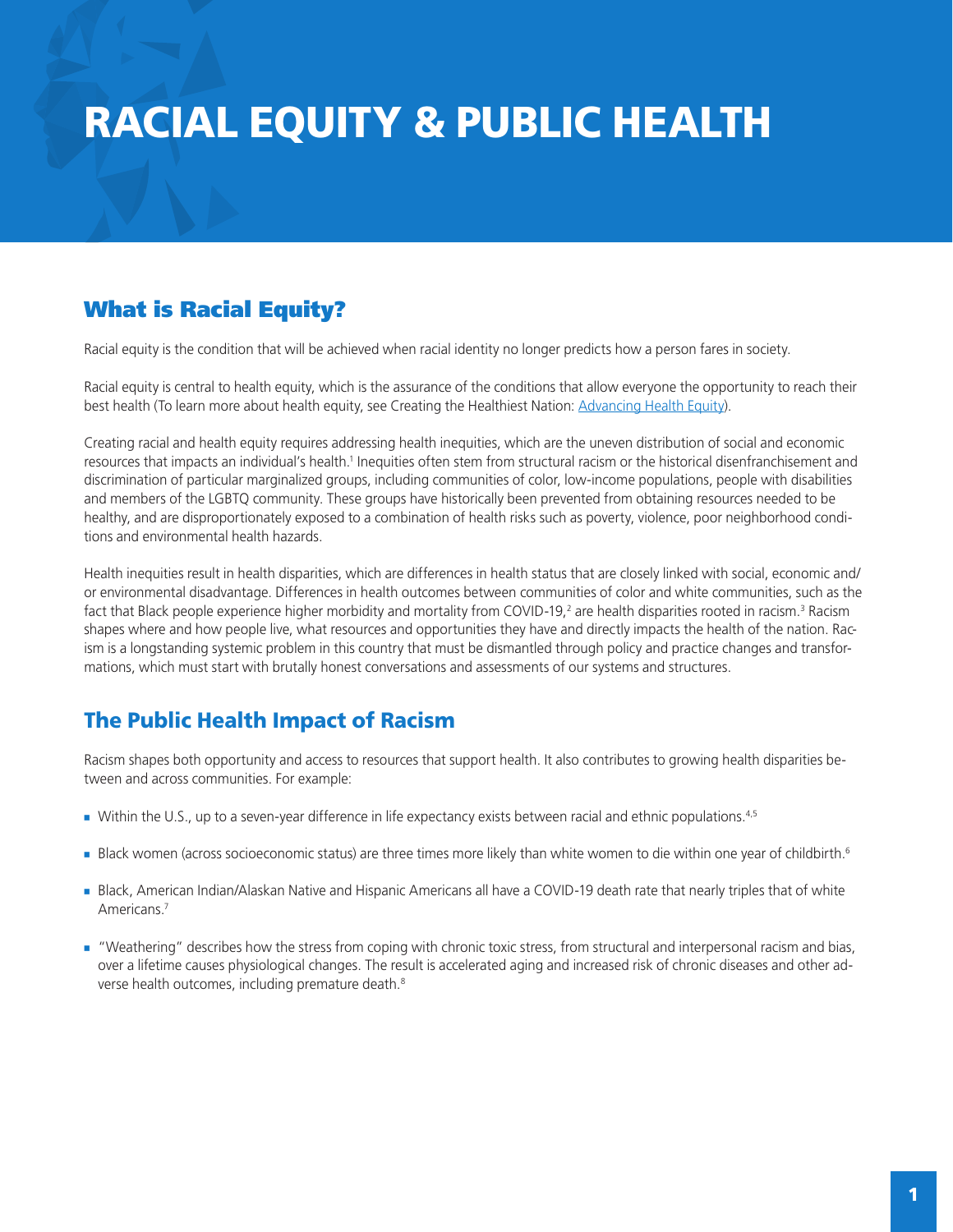About 1,000 people die at the hands of police in the U.S. each year. Black people are three times more likely to die than their white counterparts during a police encounter, and 2018 statistics from the National Academy of Science indicated that one in 1,000 Black men or boys will be killed by police in their lifetime.<sup>9</sup> Individuals who have been victimized by police experience higher rates of PTSD, and the communities where people experience and witness police violence suffer higher rates of depression, anxiety, anger, fear, lack of trust, and other psychosocial problems.<sup>10</sup>

- health disparities cost the U.S. an estimated \$60 billion in excess medical costs and \$22 billion in lost productivity in 2009, according to a study by the National Urban League Policy Institute. That burden in excess medical costs is expected to increase to \$126 billion in 2020 and \$363 billion by 2050.11
- Thankfully, many of these worse health outcomes are preventable. For example, research has demonstrated that nearly half of severe maternal morbidity events and maternal deaths are preventable. These unnecessary deaths and outcomes can be prevented through a multi-pronged approach that addresses multiple factors including provider education. Ensuring that providers are educated about racial and ethnic disparities, the importance of shared decision-making, cultural competency and implicit biases are important steps toward addressing – and reducing – disparities in care.<sup>12</sup>

### What Can We Do?

To reduce the burden of racism and achieve racial equity, we need to:

- **Be explicit.** Name the groups impacted by equity initiatives and identify the steps required to advance racial equity policies and eliminate health disparities. Being explicit is key to ensuring communities of color and low-income communities receive the social and economic resources needed to be as healthy as possible. Being explicit includes calling out racism as a contributor to health disparities and driver of the social determinants of health. At the beginning of 2021, 185 states, cities and counties had declared racism a public health crisis. Community leaders and advocates should work with local leaders to enact resolutions, policies and programs that address racism as a crisis and create public health solutions.
- **Engage people of color in equity initiatives.** People of color should be provided with meaningful opportunities to participate in the planning process of programs, interventions and policies aimed at advancing racial equity. This includes ensuring are at the table, are provided with leadership and ownership opportunities, have leadership roles and are informing and driving policy and program decisions.
- **Adopt a "Health in all Policies" approach** County, city, state and federal agencies should identify multi-sectorial opportunities for advancing equity and addressing determinants of health in all areas of social, economic and health policies. This involves improving vulnerable populations' access to healthy foods, safe housing, reliable transportation, quality education, equitable employment, safe green spaces and opportunities for economic development. The Health Equity and Accountability Act is one example of legislation that advances health equity across multiple sectors, with provisions that strengthen data collection, create new opportunities in the health workforce, improve access to culturally competent care and expand services to communities that need them the most. The bill also has provisions that take action on mental health, environmental justice and gun violence.
- **Measure and evaluate progress in reducing health disparities.** Progress toward advancing health equity is measured by the reduction of various health disparities. It is important to identify and measure health-related outcome indicators in order to assess our progress in reducing social and economic barriers to health, closing gaps in health outcomes, and increasing equitable opportunities to be healthy. The Improving Social Determinants of Health Act (H.R. 379 / S. 104) would create a new Social Determinants of Health, or SDOH, program at the Centers for Disease Control and Prevention to coordinate existing SDOH programs at the CDC and community level. By eliminating silos, the bill would empower communities to research and evaluate the progress of new and ongoing SDOH programs.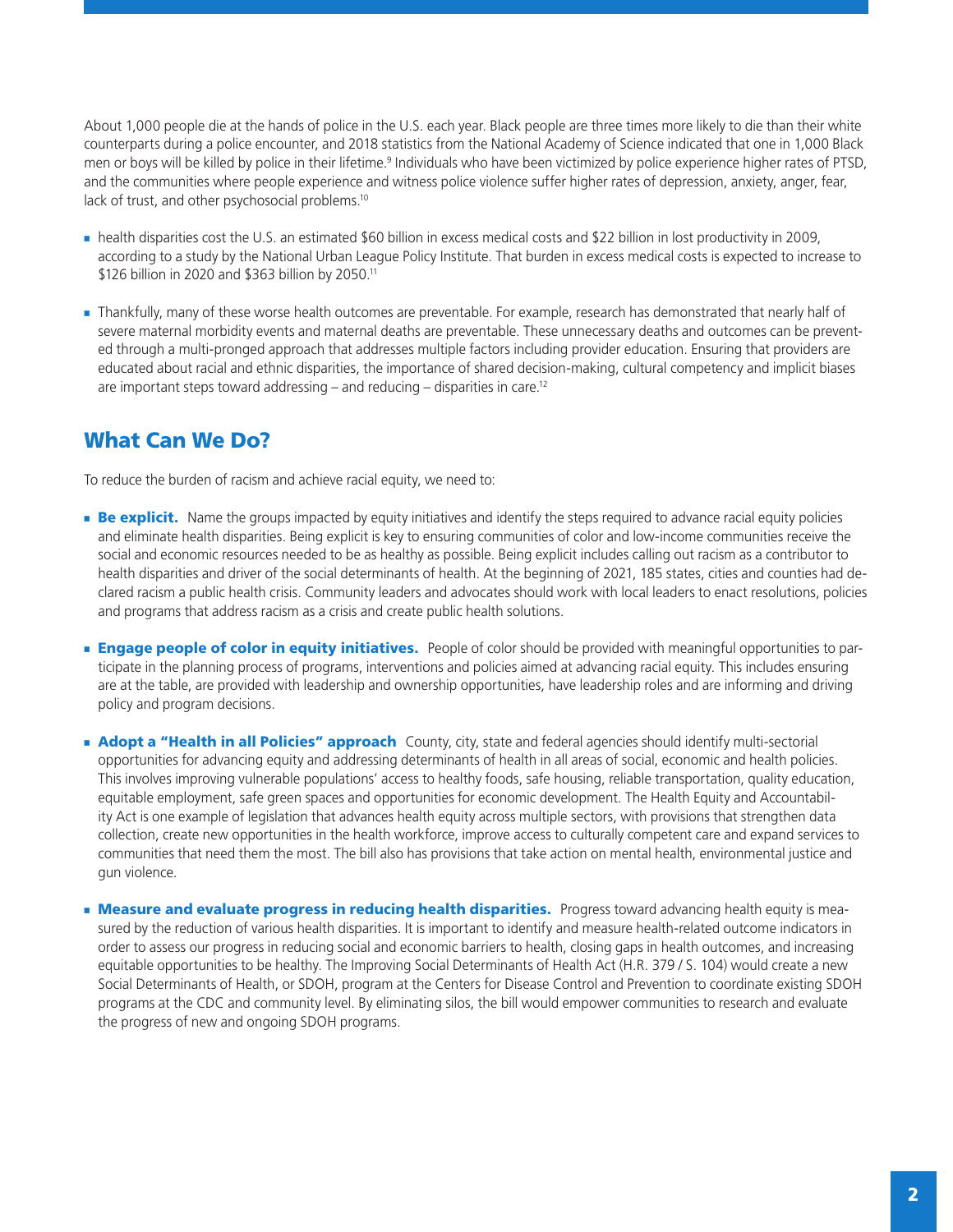- **Protect moms and babies of color.** Maternal mortality statistics in the U.S. are disturbingly high when compared to the rates from other similar countries. But this epidemic is experienced even more acutely by women and pregnant people of color. Research shows that Black, Native American and Hispanic moms all face much higher rates of maternal mortality than white moms. The Black Maternal Health Momnibus Act of 2021 (S. 346/H.R. 959) would build on existing progress made in maternal health with provisions that would invest in social determinants of health, grow and support the perinatal workforce, improve data collection and promote maternal vaccination. The bill would also support research efforts into understanding the impact of climate change and the COVID-19 pandemic on women and pregnant people of color.
- **Advance police accountability.** Police violence toward the Black community and communities of color is an epidemic that leads to harm and death for those who experience it, negative physical and mental health outcomes for those who witness it and harmful impacts on other social determinants such as school performance and incarceration rates. The George Floyd Justice in Policing Act of 2021 (H.R. 1280) would reform policing and demand a higher level of accountability from officers through provisions that: create a national, publicly accessible registry of police officer misconduct; ban no-knock warrants in drug cases; ban chokeholds and carotid holds; limit the transfer of military-grade equipment to police departments; mandate training on racial profiling and racial bias; and create new standards for allowable use of force. The bill would also empower local communities to reimagine public safety via public safety innovation grants to encourage the development of just and equitable approaches and alternatives by community-based organizations.

## APHA Racial Equity Resources

Check out these resources from APHA to learn more about racial equity and public health:

- $H$  [Health Equity fact sheets](https://apha.org/Topics-and-Issues/Health-Equity)
- [Advancing Racial Equity webinars](https://apha.org/racial-equity)
- [Declaring Racism a Public Health Crisis](https://apha.org/racism-declarations)
- [Policy Statement Structural Racism is a Public Health Crisis: Impact on the Black Community](https://apha.org/Policies-and-Advocacy/Public-Health-Policy-Statements/Policy-Database/2021/01/13/Structural-Racism-is-a-Public-Health-Crisis)
- [Policy Statement Achieving Health Equity in the United States](https://apha.org/Policies-and-Advocacy/Public-Health-Policy-Statements/Policy-Database/2019/01/29/Achieving-Health-Equity)
- [Policy Statement Addressing Environmental Justice to Achieve Health Equity](https://apha.org/Policies-and-Advocacy/Public-Health-Policy-Statements/Policy-Database/2020/01/14/Addressing-Environmental-Justice-to-Achieve-Health-Equity)

#### **REFERENCES**

- <sup>1</sup> Klein R, Huang D. Defining and measuring disparities, inequities, and inequalities in the Healthy People initiative. National Center for Health Statistics. Center for Disease Control and Prevention. [https://www.cdc.gov/nchs/ppt/nchs2010/41\\_klein.pdf](https://www.cdc.gov/nchs/ppt/nchs2010/41_klein.pdf)
- <sup>2</sup> Kaiser Family Foundation. Racial Disparities in COVID-19: Key Findings from Available Data and Analysis. [https://www.kff.org/racial-equity-and-health-policy/issue-brief/](https://www.kff.org/racial-equity-and-health-policy/issue-brief/racial-disparities-covid-19-key-findings-available-data-analysis/) [racial-disparities-covid-19-key-findings-available-data-analysis/](https://www.kff.org/racial-equity-and-health-policy/issue-brief/racial-disparities-covid-19-key-findings-available-data-analysis/)
- <sup>3</sup> Mitchell RJ, Bates P. Measuring Health-Related Productivity Loss. Population Health Management. 2011; 14 (2):93-98.
- <sup>4</sup> Braveman P, Arkin E, Orleans T, Proctor D, and Plough A. What Is Health Equity? And What Difference Does a Definition Make? Princeton, NJ: Robert Wood Johnson Foundation, 2017. https://www.rwjf.org/content/dam/farm/reports/issue\_briefs/2017/rwjf437393. Accessed May 10, 2018.
- <sup>5</sup> U.S. Department of Health and Human Services. Healthy People 2020. Disparities.<www.healthypeople.gov/2020/about/foundation-health-measures/Disparities>
- 6 Centers for Disease Control and Prevention. Pregnancy Mortality Surveillance System. [https://www.cdc.gov/reproductivehealth/maternal-mortality/pregnancy-mortality-sur](https://www.cdc.gov/reproductivehealth/maternal-mortality/pregnancy-mortality-surveillance-system.htm)[veillance-system.htm](https://www.cdc.gov/reproductivehealth/maternal-mortality/pregnancy-mortality-surveillance-system.htm)

CONTINUED NEXT PAGE